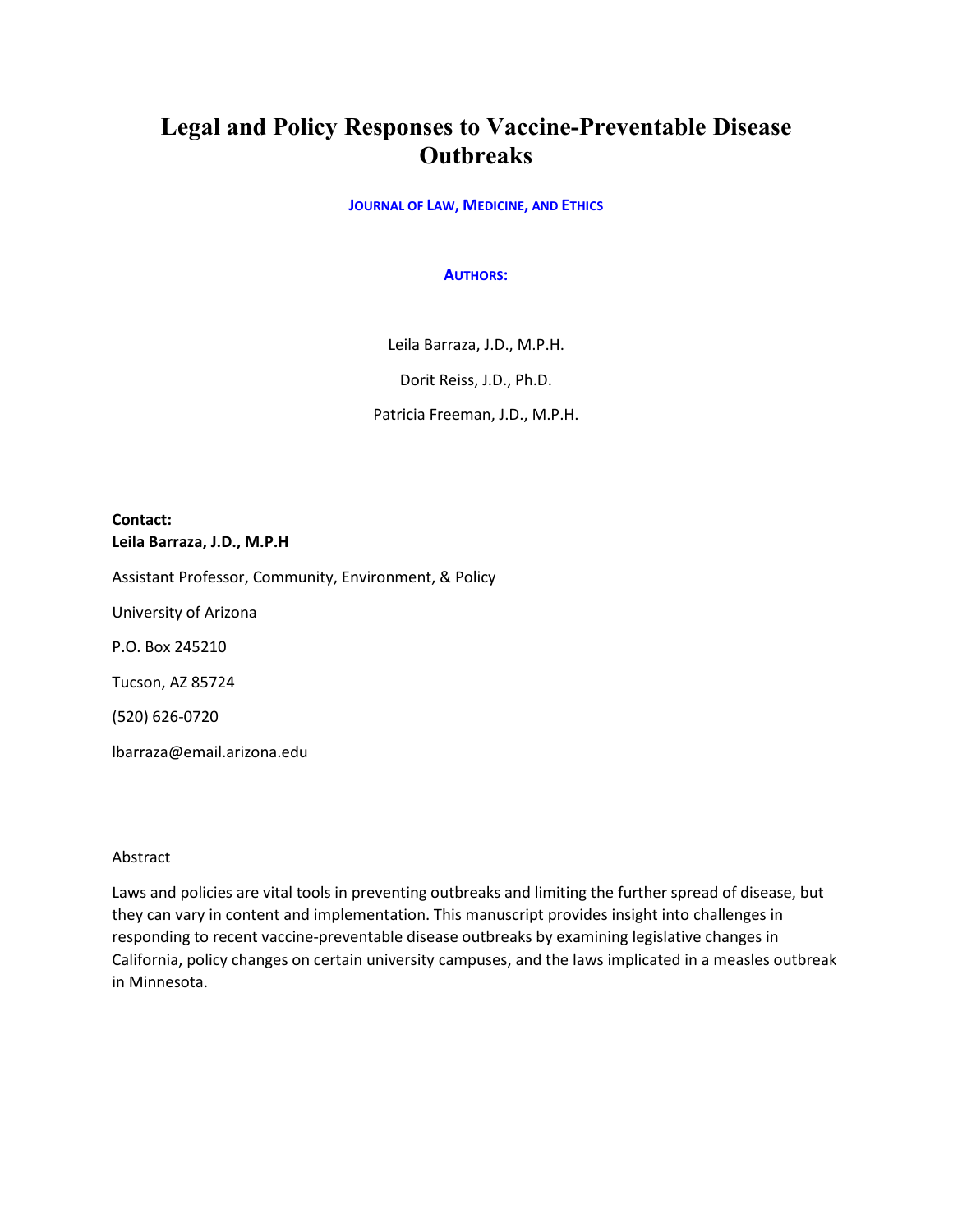# **Introduction**

In 1998, Andrew Wakefield and co-authors published an article in *The Lancet* that linked the measlesmumps-rubella (MMR) vaccine to autism. The study has since been retracted, Wakefield was stripped of his medical license, and the study's findings were extensively debunked.<sup>[1](#page-3-0)</sup> However, this and other fallacies have led to a decline in vaccination rates<sup>[2](#page-4-0)</sup> and the re-emergence of vaccine-preventable diseases.<sup>[3](#page-4-1)</sup> Eleven outbreaks of measles,<sup>[4](#page-4-2)</sup> a vaccine-preventable disease declared eradicated from the U.S. in 2000,<sup>[5](#page-4-3)</sup> were reported in the U.S. as of October 2018.

Recent vaccine-preventable disease outbreaks have occurred in amusement parks, local communities, and college campuses. Laws and policies are vital tools in preventing outbreaks and limiting the further spread of disease, but they vary in content and implementation. This manuscript provides insight into challenges surrounding vaccine laws and policies by examining legislative changes in California, the laws implicated in the response to a measles outbreak in a largely unvaccinated community in Minnesota, and policy changes on certain college campuses.

# **California's Legislation and its Aftermath**

In 2015, following a measles outbreak that began in Disneyland, [6](#page-4-4) California passed SB277, a law removing the non-medical exemption to school vaccination requirements. The law passed four committees and two houses of the legislature with large majorities, in spite of aggressive opposition and activism from the anti-vaccine minority.<sup>[7](#page-4-5)</sup>

The rates of fully vaccinated kindergarten students went from 92.8% to over 95% in 2017, connected to both the law and the efforts to bring conditional admissions students up-to-date.<sup>[8](#page-4-6)</sup> The law has withstood multiple legal challenges, with six courts – federal district courts, state courts, and one state appellate court – upholding its constitutionality. $9$ 

However, implementation challenges remain. One challenge is that the language in SB277 exempting students with Individualized Educational Programs (IEPs) needs to be interpreted. It is not clear whether those students are exempt from vaccination requirements completely, or just to the extent defined in their IEP, and districts vary in implementation.<sup>[10](#page-4-8)</sup> Medical exemptions have also gone up, from 0.2% before the law to 0.7%. While the rate is low, the trend – a tripling – and the pattern of distribution, with some schools having very high rates, is troubling.<sup>[11](#page-4-9)</sup> Part of the problem is that the language of the law leaves medical exemptions to the discretion of the individual doctor, with few tools available for oversight.<sup>[12](#page-4-10)</sup> Medical board activity against doctors selling exemptions has been limited.

The hostility from the anti-vaccine movement has not abated. One of the legal challenges is still under appeal, and additional challenges may be filed, though a growing body of law upholding SB277 should limit their chances of success. Overall, SB277 improved California's vaccination rates, but implementation has not been problem-free.

# **An overview of Minnesota laws used to contain a measles outbreak**

Minnesota law requires that children receive certain vaccines for school and childcare, unless the child has a medical or personal belief exemption (PBE).<sup>[13](#page-4-11)</sup> In 2017, pockets of unvaccinated individuals using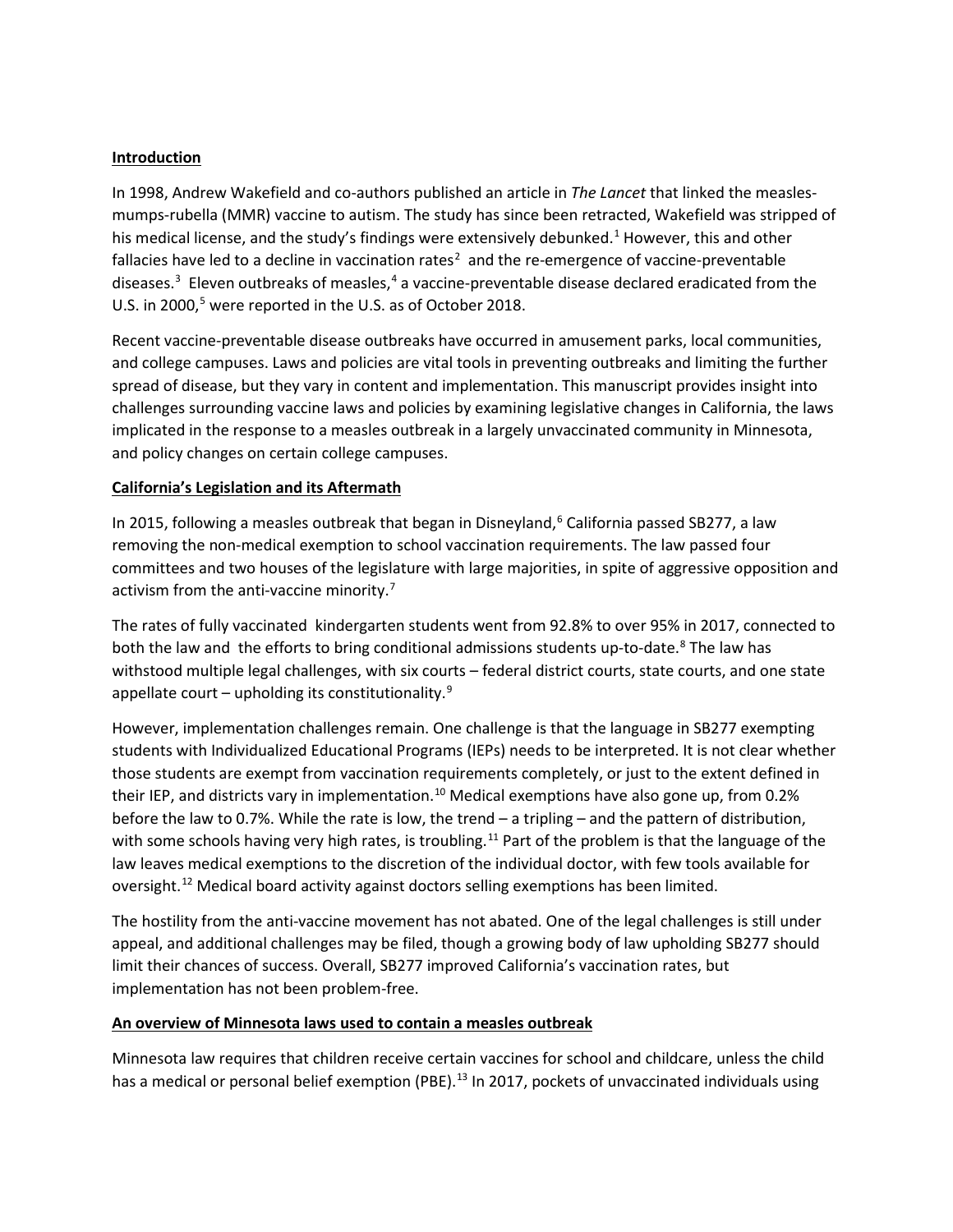PBEs contributed to the largest measles outbreak in decades with 79 cases, of which 91% were unvaccinated.[14](#page-4-12)

As in most states, the Minnesota Commissioner of Health has general authority under Minnesota statutory law to prevent and control the spread of disease.<sup>15</sup> However, to manage the outbreak the Minnesota Department of Health (MDH) had to rely on a variety of laws, some under the authority of other state agencies.

First, to contain the outbreak MDH needed to identify contacts and verify their vaccination status in order to determine their susceptibility to measles. Minnesota Statute § 144.3351 allows certain individuals and organizations to share vaccination information without patient consent. This allowed MDH to use the Minnesota Immunization Information Connection (MIIC) to verify who was unvaccinated and susceptible to measles. This law helped MDH quickly reduce the nearly 8,500 known exposures to about 700 individuals susceptible to measles. MDH also contacted the healthcare provider, school, or childcare provider of the exposed individuals if the vaccination information was not in MIIC.

During the investigation, MDH needed to share private information with schools and childcare providers, which is not usually permitted under state law. Minnesota Statute § 13.3805 allowed the commissioner to share private health data (specifically, the disease status of an individual) to control or prevent the spread of serious disease. This data sharing was essential, not only to allow exclusion of susceptible individuals from schools and childcare, but also to prevent further spread of the disease.

These laws, however, only work when MDH knows the names of the contacts. MDH encountered a problem with one childcare center that kept poor records. Consequently, MDH could not identify who attended the center and when they attended. MDH worked for over 19 days to try to obtain a roster of attendees. Because the center was not cooperating, MDH reached out to the Minnesota Department of Human Services (DHS) which has authority to suspend a center's license <sup>[16](#page-4-14)</sup> if the licensor does not follow applicable law. After DHS suspended its license, the center provided MDH with the roster of children to assist with identification and exclusion of susceptible children. The center was then allowed to reopen. Without this collaboration, the process would have taken even longer. Unfortunately, the delay in identifying susceptible individuals allowed measles to spread.

MDH also worked with the Minnesota Department of Education (MDE) because students out of school more than 15 consecutive days for medical reasons must receive education services.<sup>[17](#page-4-15)</sup> Even though many of the unvaccinated students were excluded for less than 15 days, MDH and DHS worked together to find ways to provide support and alternative education services for the excluded students. In addition, MDH did not need to use Minnesota's isolation and quarantine law<sup>[18](#page-4-16)</sup> because susceptible individuals were voluntarily excluded from schools and child care.

Working with other agencies and using a variety of laws was crucial to the public health response and containment of the 2017 Minnesota measles outbreak.

# **Outbreaks on College Campuses**

Half of all mumps outbreaks that occurred in the U.S. between January 2016 and June 2017 took place on college campuses.<sup>[19](#page-4-17)</sup> This can be attributed partly to the constant close contact between college students, $20$  especially those living in on-campus housing, and possibly also to potential waning effectiveness of the mumps vaccine.<sup>[21](#page-4-19)</sup> In contrast to state law governing vaccine requirements for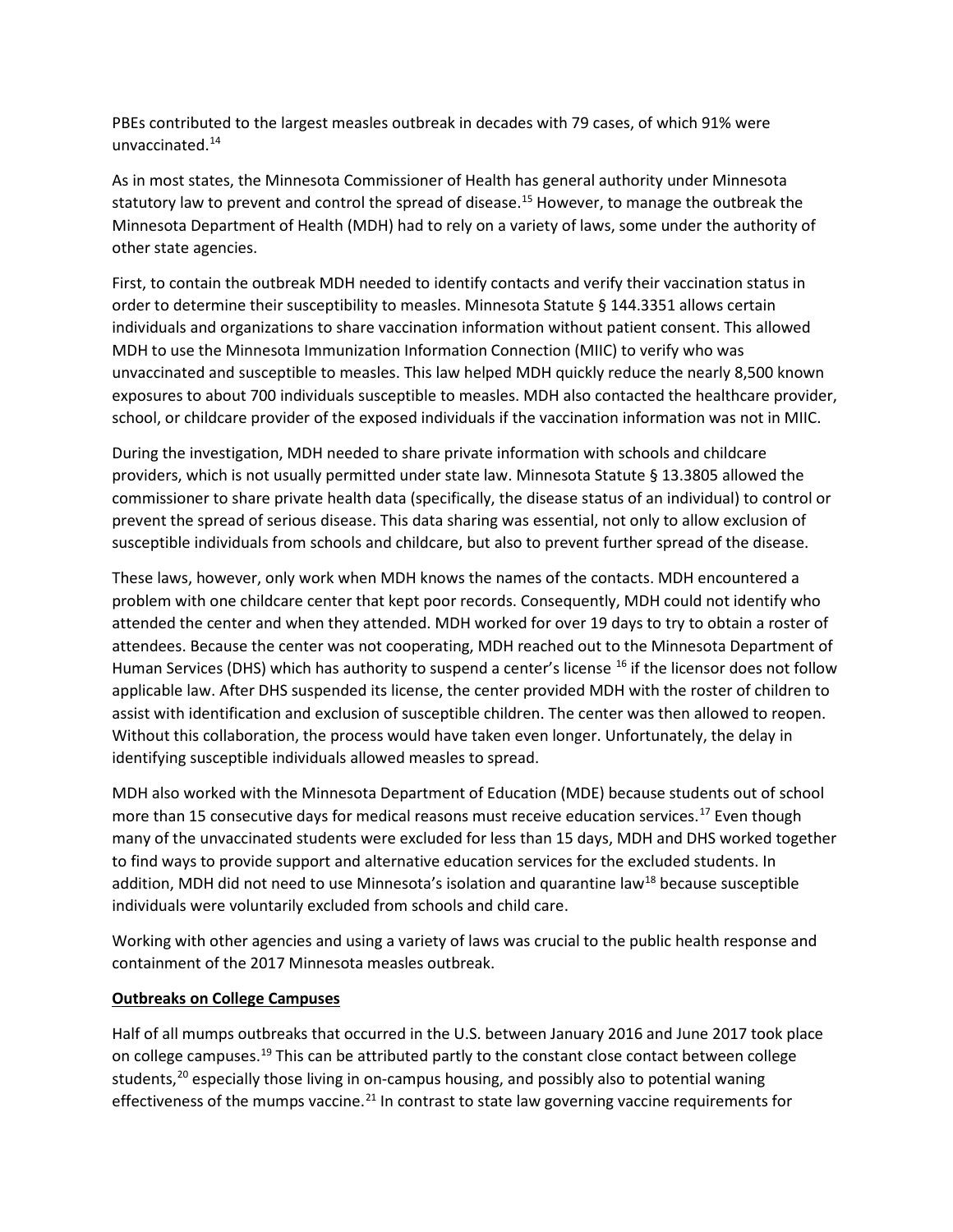elementary, middle, and high school entrance, colleges and universities usually create their own policies for students in terms of vaccine mandates. This can vary from requiring quite a few vaccines (e.g., the University of California university system) to requiring none (e.g., University of New Mexico) before students may enroll.<sup>[22](#page-4-20)</sup>

Just as vaccine requirements vary among universities, so do responses to outbreaks on university campuses. Ohio State University, following a 2014 mumps outbreak, instituted a requirement that all students (part-time or greater) must provide proof of vaccination for nine diseases, plus additional proof of vaccination for meningitis for those students living in on-campus housing.<sup>[23](#page-4-21)</sup> The University of Iowa experienced a mumps outbreak in 2015.<sup>[24](#page-4-22)</sup> The university had a mandatory MMR vaccination policy dating back to 2003, and a majority of infected individuals had previously received two doses of the MMR vaccine. The university worked with local and state health officials to implement a vaccination campaign and recommended that students under twenty-five-years of age receive a third dose of MMR. The campaign included the administration of over 4,700 MMR doses through eight free vaccination clinics. Cases of mumps were lower five months following the vaccination campaign (75 cases) compared to the five months prior to the campaign (226 cases).

Universities and colleges can utilize and amend their vaccine requirement policies and work with local and state health officials to prevent or slow the spread of outbreaks.

# **Conclusion**

l

Our three case studies demonstrate that law and policy play an important role in combatting the risks posed by non-vaccinating, and while the design of legal frameworks matters, so does implementation. Legal infrastructure can give implementers tools to address non-vaccinated individuals. In universities, mandates and infrastructure affected how universities could respond to outbreaks, and the rate of vaccination generally. In California, a change in the law led to increased vaccination rates, while gaps in the law (i.e., lack of clarity in the language related to IEPs and broad discretion to doctors to give exemptions) led to some implementation challenges facing the state. In Minnesota, the lenient laws governing exemptions helped facilitate a measles outbreak, but the legal infrastructure allowing health authorities to track vaccination status quickly helped authorities contain it.

In all cases, however, the legal framework was not enough. At the university level, gaps in standards matter, as some universities require numerous vaccines and others require no vaccines for matriculation. In California, willingness of parents to pay doctors for fake exemptions and willingness of doctors to write them, and challenges to disciplinary action by the board, mattered. In Minnesota, behavior of childcare facilities mattered. And in the two latter cases, in the background, mistrust of vaccines and anti-vaccine claims created a pool of unvaccinated children resulting in outbreaks.

Law matters, and the vaccine-related legal framework strongly affects the ability of an institution to reduce or fight disease outbreaks. But implementation also matters, and continuing to fight for confidence in vaccines is an invaluable part of the discussion.

<span id="page-3-0"></span><sup>&</sup>lt;sup>1</sup> J.D. Quick and H. Larson, "The Vaccine-Autism Myth Started 20 Years Ago. Here's Why It Still Endures Today," Time, February 28, 2018, available at <http://time.com/5175704/andrew-wakefield-vaccine-autism/>; J. Belluz, "20